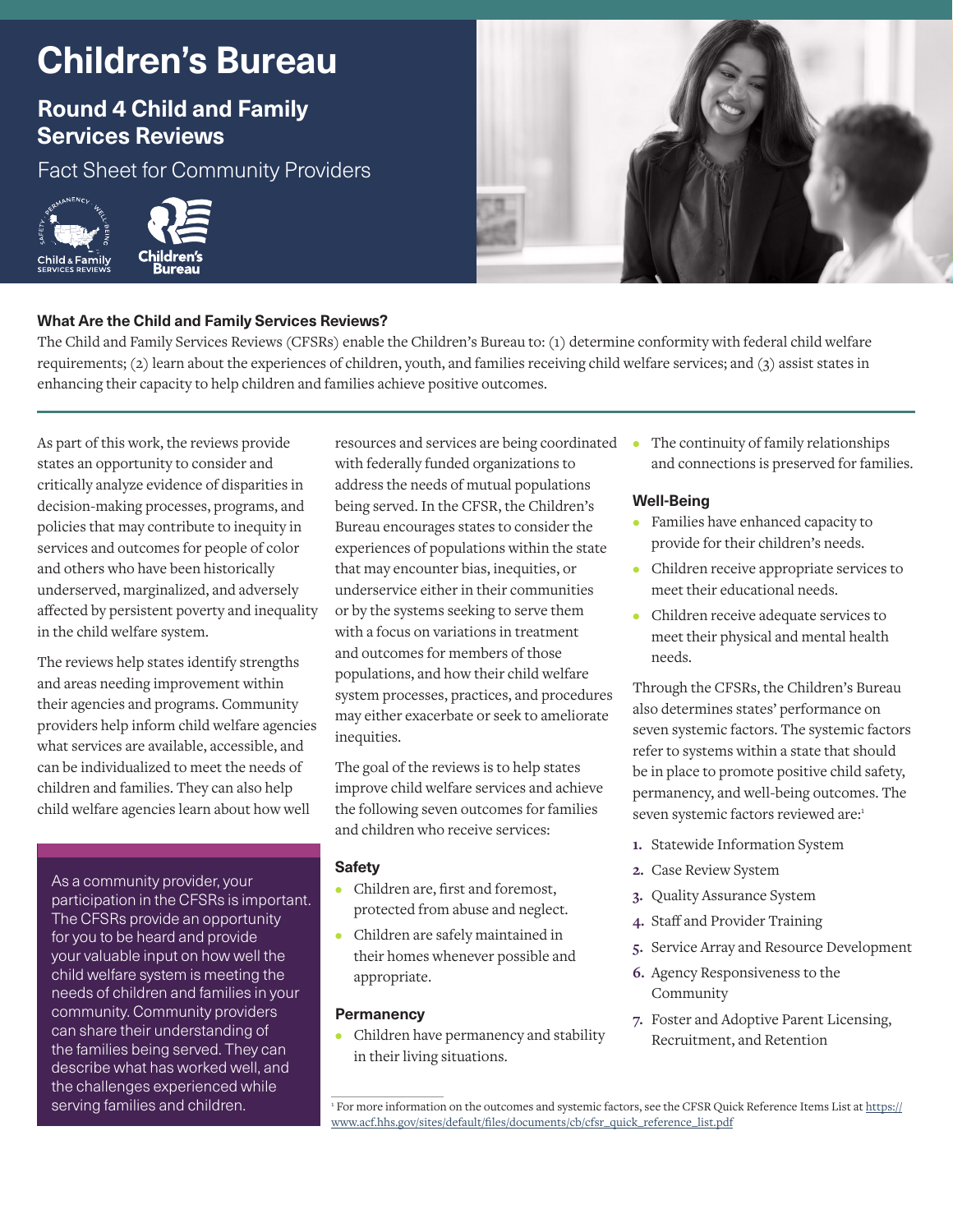#### **The CFSR Process**

The CFSRs are a partnership between federal and state staff. The process is explained below.



*Statewide Assessment.* The statewide assessment provides an opportunity for states to gather and analyze qualitative and quantitative data and evidence to evaluate their child welfare programs and practices. The statewide assessment begins with the consideration of the states' performance on the CFSR data profile. The Children's Bureau creates the data profile using the state's administrative data (from the Adoption and Foster Care Analysis and Reporting System [AFCARS] and the National Child Abuse and Neglect Data System [NCANDS]) and sends it to the state. In addition to the CFSR data profile, states use their own qualitative and administrative data along with relevant data from agency partners and stakeholders to examine performance and systemic factor functioning. The statewide assessment is written by the state in collaboration with key partners and stakeholders, including those with lived experience, to demonstrate how well the systems are functioning to achieve child and family safety, permanency, and well-being outcomes. The information captured in the statewide assessment informs the Children's Bureau's substantial conformity determinations and is used to inform subsequent phases of the CFSR.

*Onsite Review.* A joint federal-state team conducts the onsite review of the state child welfare program. The onsite review phase of the CFSR includes (1) case reviews, which include interviews with key case participants, and (2) interviews with child welfare system stakeholders

and partners, such as community providers, courts, foster families, caseworkers, and parents and youth served by the child welfare system. The extent of stakeholder interviews varies depending on the information provided in the statewide assessment.

States meeting certain criteria may conduct their own case reviews and case-specific interviews using the revised federal Onsite Review Instrument and Instructions and submit the results to the Children's Bureau in lieu of a Children's Bureau-led review conducted in a 1-week timeframe.

*Program Improvement Plan.* After the onsite review, states determined not to be in substantial conformity with one or more of the seven outcomes and seven systemic factors are required to develop

a Program Improvement Plan (PIP) to address all areas of nonconformity specified in the state's CFSR Final Report. The PIP provides an opportunity for the state child welfare agency, partners, and stakeholders to use information from the statewide assessment and the onsite review to develop, implement, and monitor a statespecific plan to strengthen the functioning of the systemic factors and improve outcomes for the children and families served. Stakeholders, partners, and youth and parents served by the child welfare system should be involved in improvement planning efforts and can assist the agency in developing, supporting, and monitoring the PIPs. States must successfully complete their plans to avoid financial penalties for nonconformity.

#### **Findings From the CFSRs**

Round 3 of the CFSRs found that many states had challenges with providing an available and accessible array of services and individualizing those services for children and families. In 45% of approximately 1,500 applicable cases, children and families received appropriate services to prevent children's entry or re-entry into foster care. States were most challenged in providing the following services to children and families:

- **•** Substance abuse treatment **•** Domestic violence services
- **•** Behavioral/mental health treatment **•** Trauma-informed services

Community providers include a wide range of public, nonprofit, private and faithbased, and community-based organizations serving children and families in the state. Examples include:

- Mental and physical health and substance abuse treatment providers
- Family support, family prevention and early intervention and prevention service providers, domestic violence providers and shelters
- Child placement agencies
- Independent living and youth services providers
- Child and family advocates
- The Community-Based Child Abuse Prevention (CBCAP) lead agency and other prevention partners such as Children's Trust Funds, and the Children's Justice Act grantee
- Representatives from federal programs serving the same population of children and families served by the child welfare agency, e.g., Temporary Assistance to Needy Families (TANF), the Supplemental Nutrition Assistance Program (SNAP), Medicaid, Social Security, child care, and housing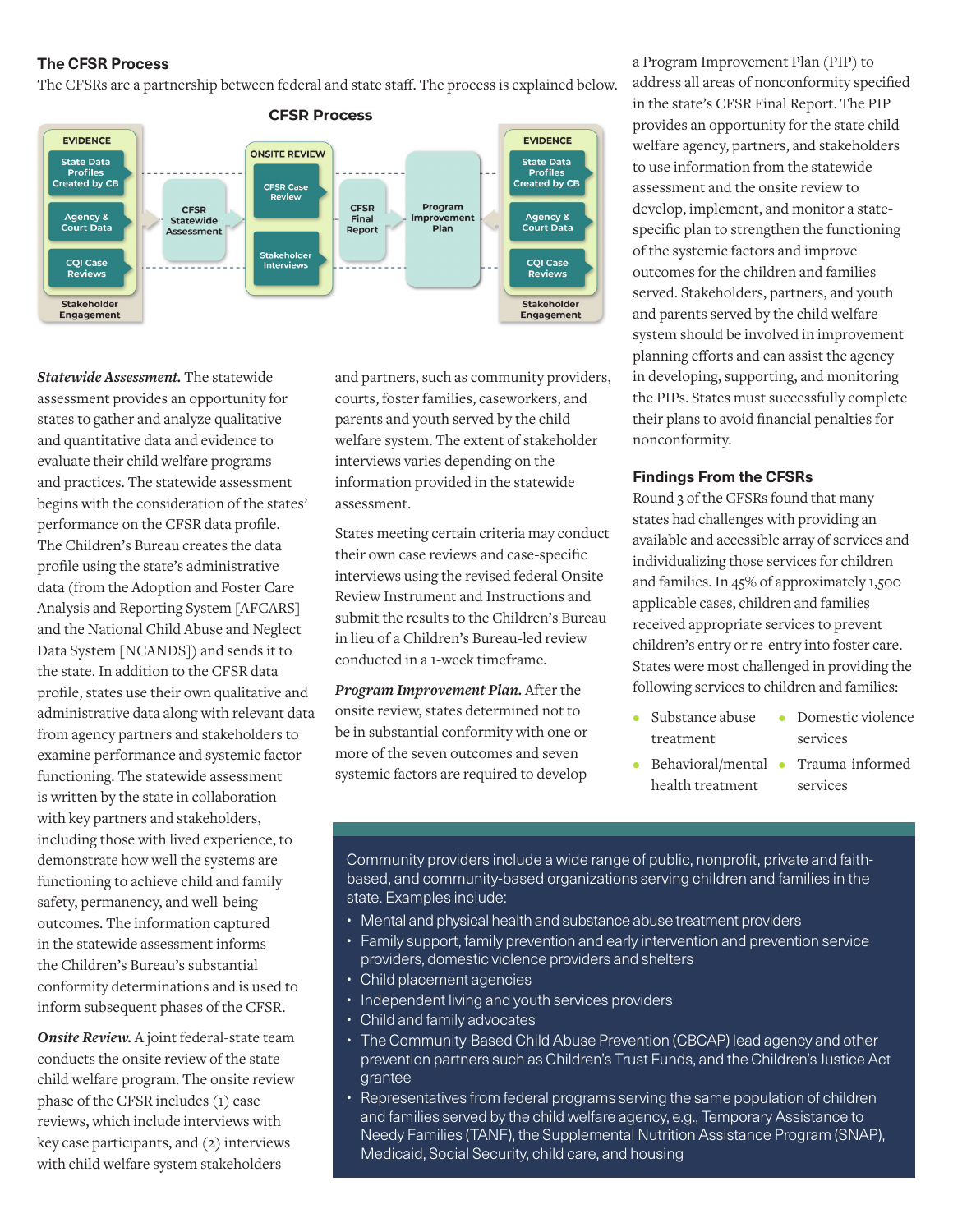The reviews assess state efforts to improve safety, permanency, and well-being through exploration of questions such as:

- Did the agency conduct an assessment of the parents' and children's mental/behavioral health needs initially and on an ongoing basis to inform case planning decisions?
- Did the agency provide appropriate services to address the parents' and children's mental/behavioral health needs?
- How well is the service array and resource development system functioning to ensure that services are available and accessible in all jurisdictions that assess and address child and family needs for a safe home environment, enable children to remain safely with their parents, and help children achieve permanency?
- How well is the service array and resource development system functioning statewide to ensure that such services can be individualized (i.e., linguistic, cultural, developmental) to meet child and family needs?

Initial and ongoing assessments that accurately assessed children's needs occurred in a little over 70% of cases, allowing children to get the services they need in approximately 60% of cases. The agency provided appropriate services during the period under review for parents' needs in 40% of cases. When appropriate and relevant services were provided to families, it helped to prevent child(ren)'s entry or re-entry into foster care.

#### Get Involved

Successful systemic improvement begins with accurately assessing child welfare systems' performance and identifying challenges and root causes, including the causes of inequities and disparities in services and outcomes. This assessment is foundational for identifying and implementing the best solutions. Actively engaging those who work in and experience the child welfare system is essential for gathering the best information for making assessments and identifying, implementing, and monitoring effective strategies. Community providers understand the unique needs of the children and families they serve. Therefore, the involvement of community providers is critical throughout the entire CFSR and PIP processes.

States work with a variety of community providers to ensure positive outcomes for children. As a community provider, you can help improve the child welfare system in a number of ways:





*Community providers can participate in the development of the statewide assessment by reviewing and analyzing the agency's data and information, providing additional data and information, and/or assisting with data collection to determine how well the child welfare system is meeting the needs of children and families. They can also encourage other providers to get involved and can support persons with lived experience to be involved in the statewide assessment.*



*Community providers can participate in stakeholder interviews to assess systemic factor functioning and help their state review team recruit and prepare other stakeholders to participate in the interviews. They could serve on the review team and review cases or help families prepare for case-related interviews. Community providers may also be asked to participate in case-related interviews.*

Statewide Assessment Onsite Review Program Improvement Plan



*Community providers can participate in the development of their state's Program Improvement Plan. They can help identify and develop strategies to improve outcomes for children and families and tailor those strategies for their communities and the populations they serve. Later, they can help implement those strategies and provide feedback to moniter the effectiveness of the strategies.*